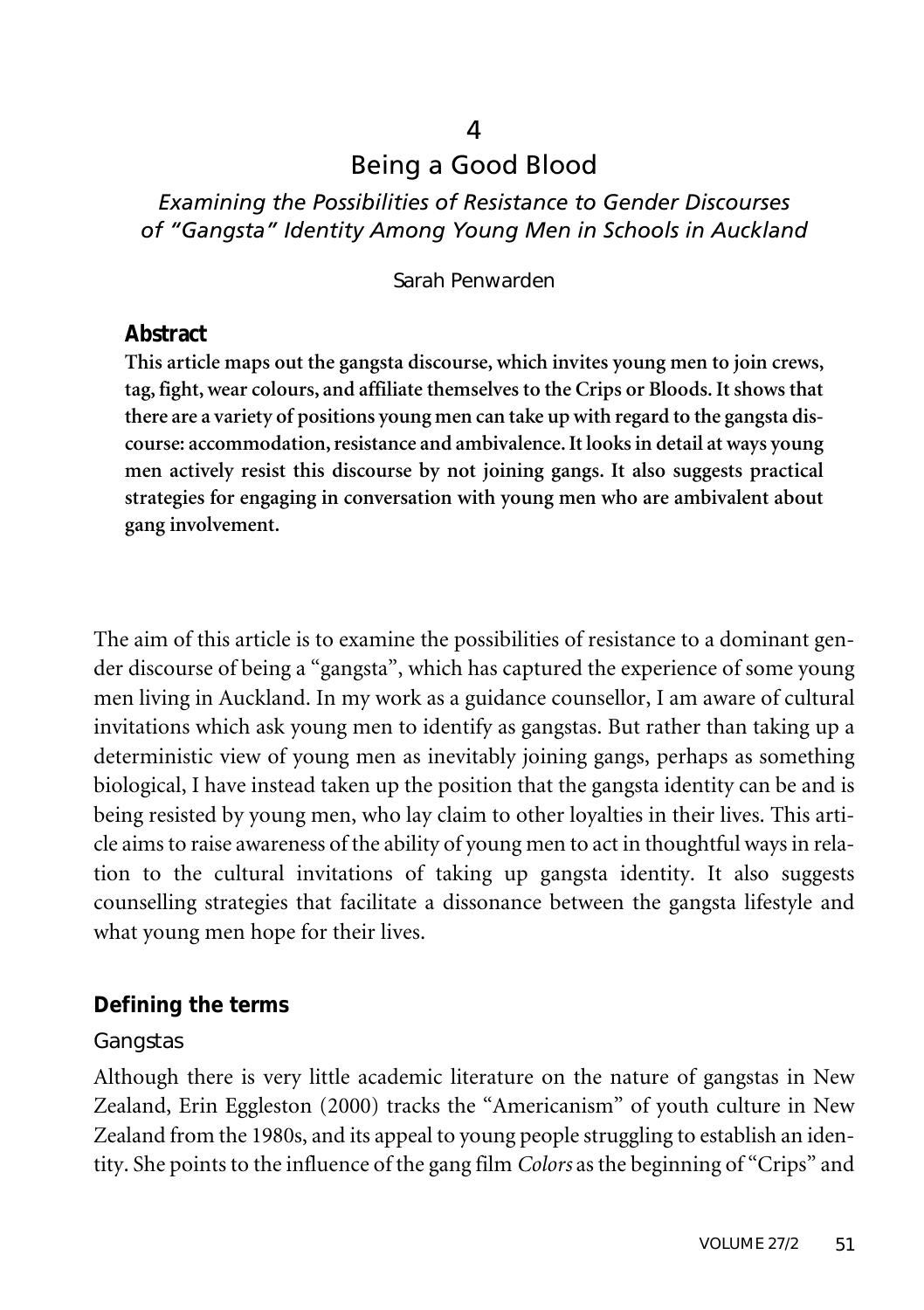"Bloods" gangs in New Zealand. Eggleston suggests that this film was an inspiration for many young New Zealanders who attempted to emulate the romanticised version of street life that the movie depicts.

There is, however, some awareness in the media of the attraction of gangs for young New Zealanders. In 2005, the documentary TV programme *60 Minutes* interviewed young men involved in youth gangs. Participants were able to define what being a gangsta is and illustrate how they are influenced by this lifestyle. To one participant, gangstas "sell drugs, do an armed robbery, burgle someone's house and possibly rape someone."

In an episode of the TV news programme *Campbell Live* (2005) entitled "Gangster culture in New Zealand", young people in South Auckland were interviewed, all of whom had been expelled from school and were involved in gangs. One member of a crew in Otara defined being a gangsta as "not giving a f—k about anyone or anything." The programme pointed to American hip-hop videos as "painting American gangstas as a glamorous lifestyle for young warriors."

In this article, the word gangsta refers to an identity discourse that invites young men to join a crew, tag, fight, wear colours, perform gang salutes, get involved in petty crime, take up a staunch attitude, and affiliate themselves to one of the Los Angeles street gangs, the Crips or the Bloods.

#### Gender identity discourses

Discourses are systematic ways of viewing the world. Discourses are "sets of meanings, metaphors and representations, images, stories and statements" that produce meaning about the world and ourselves in it (Burr, 1995, p. 48). Discourses construct us as a subject—for example, as mother, husband, manager, counsellor, etc. They address us as a particular kind of person, and our choice is to accept or resist these subject positions (Burr, 1995). Not all discourses carry equal weight or power, however; some are dominant and some are marginalised (Weedon, 1987). Gangsta identity is one dominant gender discourse that hails young men, and it is specific to urban New Zealand cultural contexts at this time (though heavily influenced by America).

When young men take up a position in this discourse, they are positioned by it to act, speak and behave in certain ways (Davies & Harré, 1990). The gangsta discourse specifies a range of behaviours, attitudes, actions and talk in order to be a gangsta. This particular discourse hails young men as subjects and invites them to act in this way in their social world (Althusser, 1984). However, gangsta identity, rather than being thought of as a naturally unfolding story for young men, can be seen as socially constructed through its performance by young men.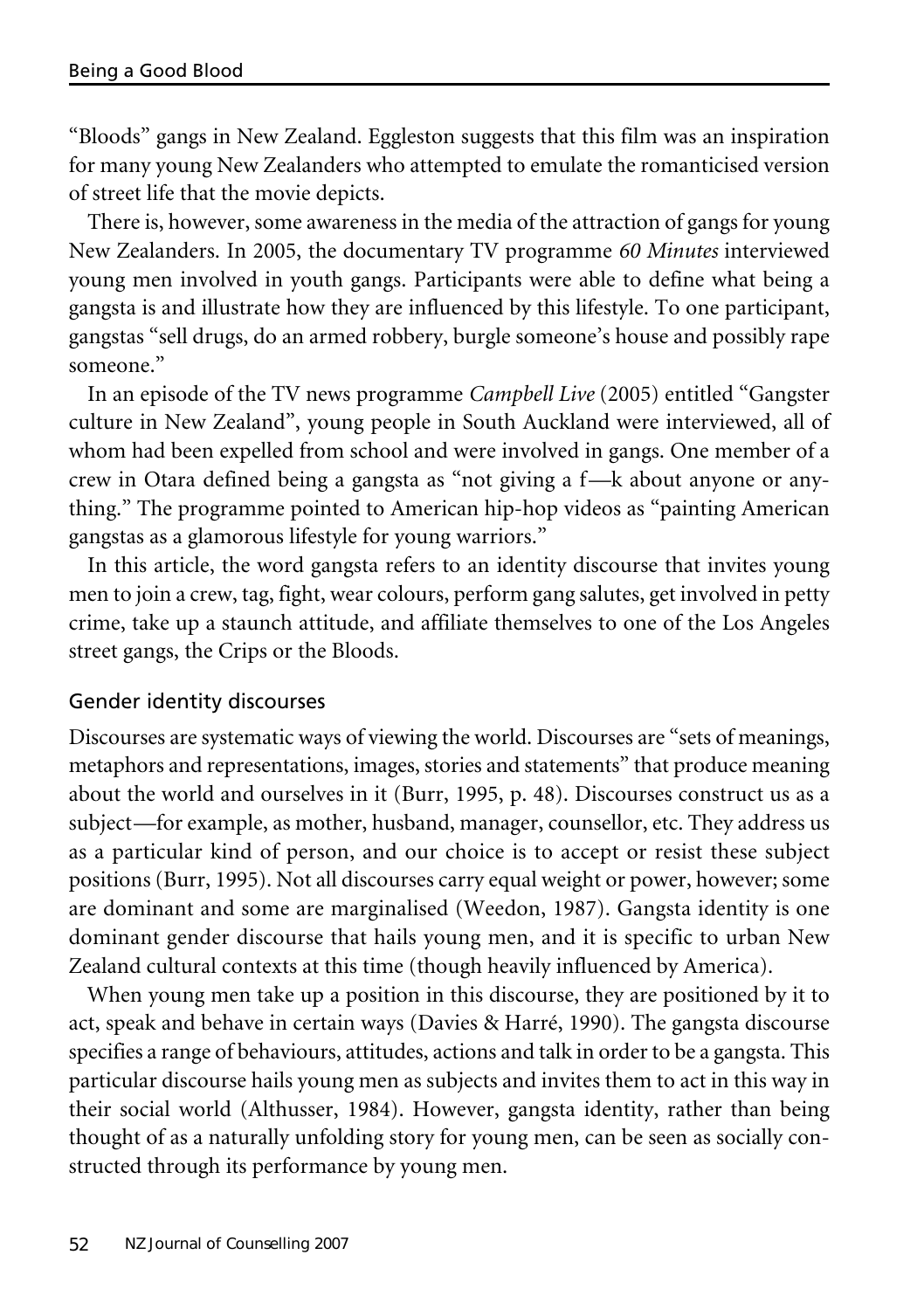The social constructionist view of gender suggests that identity is performed and enacted rather than being intrinsic to a person (Butler, 1990). It may be more useful to talk about ongoing gender projects: we are *doing gender* actively in interaction, rather than simply *being* a man or woman (Connell, 2002). Identity may also be seen as being socially negotiated and renegotiated in communities of people (White, 2001). If we look at gangsta identity in these terms, it is something that is performed by young men on the social stage at school, or on the streets, in interactions with other young men, young women, and others such as families, communities and the courts.

### Resistance

In this article, I am using the word resistance to describe taking up a position of protest with regard to the gangsta discourse. Bordo (1993) defines resistance as "all behaviours, events and social formations that challenge or disrupt prevailing power relations" (p. 199). In applying resistance to subject positioning, we see young men can resist being positioned as a gangsta by choosing not to get involved in gangs or identifying as a gangsta. They may also choose to identify themselves with another gender discourse (such as being a sportsman). In this way, young men challenge subject positions offered by this discourse and construct for themselves alternative or counter discourses (Weedon, 1987). The first step in enabling resistance to happen is for young men to become critically aware of the discourses in which they are positioned (Burr, 1995).

### **Opening space for conversations about gangsta identity**

Male gender identity has not been subject to as much scrutiny as female gender identity. It is often seen as invisible, natural and normal, or "the standard case, the usual pattern, synonymous with humanity in general" (Edley & Wetherell, 1995, p. 2). This invisibility can make it difficult to discuss, and yet gender identity does have very real effects on the lives of young men.

In opening space for conversations around gangsta identity, my ethical stance is one of being non-judgemental, inquiring, and taking up a position of deconstructive listening (Freedman & Combs, 1996). This involves listening with an ear for the gaps and ambiguities of a client's story, and the different meanings they make of it. Deconstructive listening also involves keeping an ear out for how a client is being shaped and positioned in the cultural world. Crocket, Drewery, McKenzie, Smith, and Winslade (2004) speak about the importance of "engaging deconstructively with the discourses that are offering people positions in stories or trajectories that they are experiencing as problematic" (p. 64).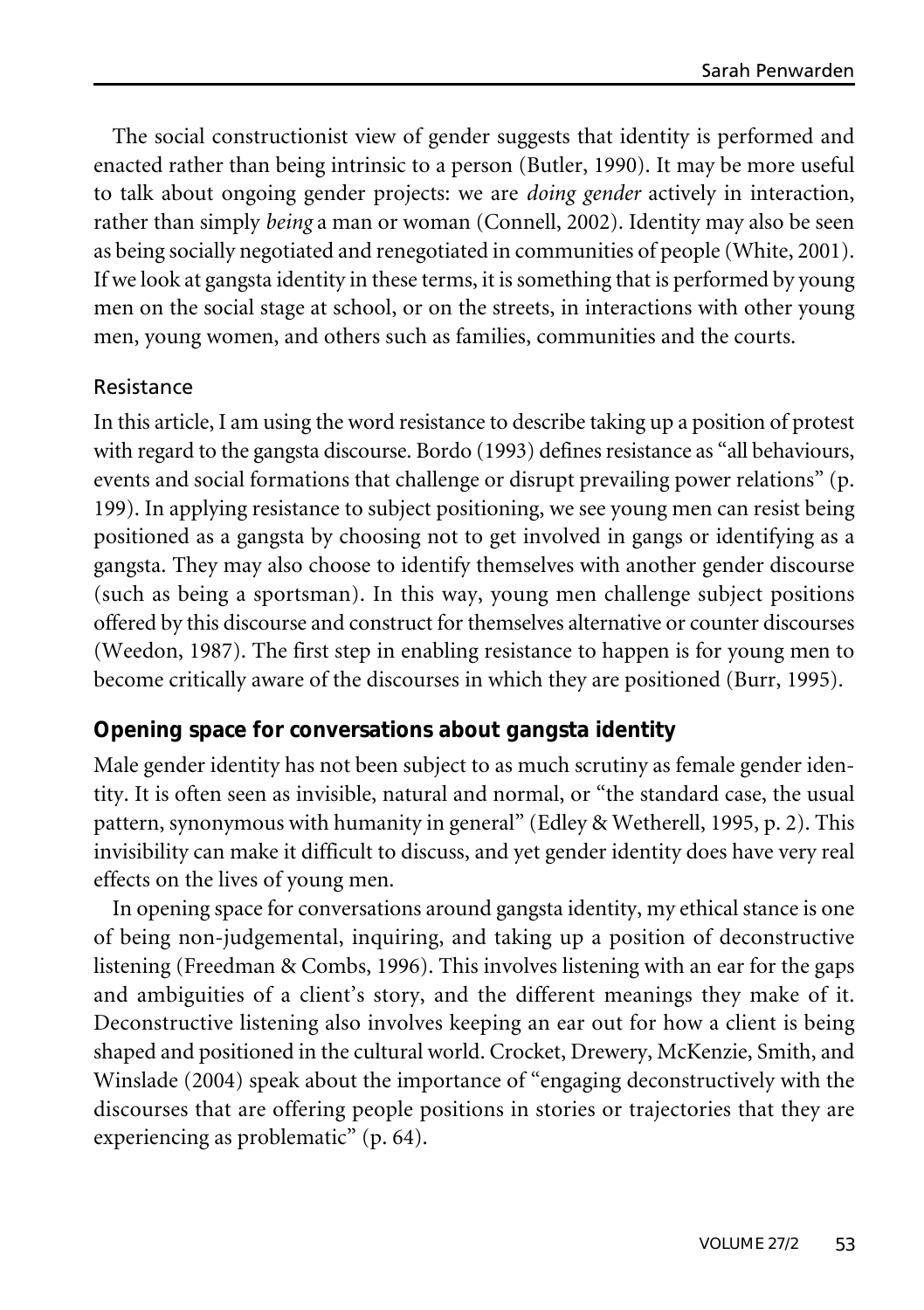## **Externalising the dominant discourse of being a gangsta**

Young men who present for counselling don't often talk directly about their street lives, yet the problems they do bring (fighting, truancy, petty crime) are often linked to this. In taking up a curious stance with regard to young men and their street lives, I have become more aware of gangsta identities and young men's relationships to those identities. However, rather than assuming I know what a client means when they use the word "gangsta", I invite them to give an account of what this means to them. In this way, the gangsta discourse that hails urban young men can be made more visible, and thus more able to be resisted.

In making the gangsta identity more visible, I ask questions such as:

- Who is a gangsta?
- What does it mean to be a gangsta?
- What does a gangsta do?
- Do you know people who want to be a gangsta?
- How do they do "being a gangsta"?

In my conversations, I found that some young men were able to verbalise clearly the gangsta discourse. Kieran explained that gangstas do over cars, sell drugs, tag, wear bandannas in gang colours, and are rugged and staunch. Real gangstas are Tupac, Snoop Dogg and Dr Dre, who have guns and are into "P". Karl also said that a gangsta is like Tupac. According to him, a gangsta starts fights, smokes, drinks, tags and is into stealing. For Sione, a gangsta is like Jake the Muss (from the film *Once Were Warriors*), a guy who would "bash you as soon as look at you." Gangstas wear bling and Air Force Ones. For Cruz, a gangsta is like Tupac, with his attitude of "f—k the police." Gangstas are into crime, fame and being "America's most wanted." They are into stealing, tagging, wearing baggy clothes, keeping their chin up, and having lots of mates. These boys were able to identify the gangsta discourse, which they had been exposed to through American DVDs, CDs, movies and television programmes that glamorise the gangsta lifestyle.

## **Accommodating to the gangsta discourse**

As well as being aware of American hip-hop gangstas, the young men I talked to knew people around them who were being gangstas, or were themselves enacting this discourse. Three clients had taken up positions of accommodation to the discourse, and were enacting it in their school and communities. Timothy had seen videos on the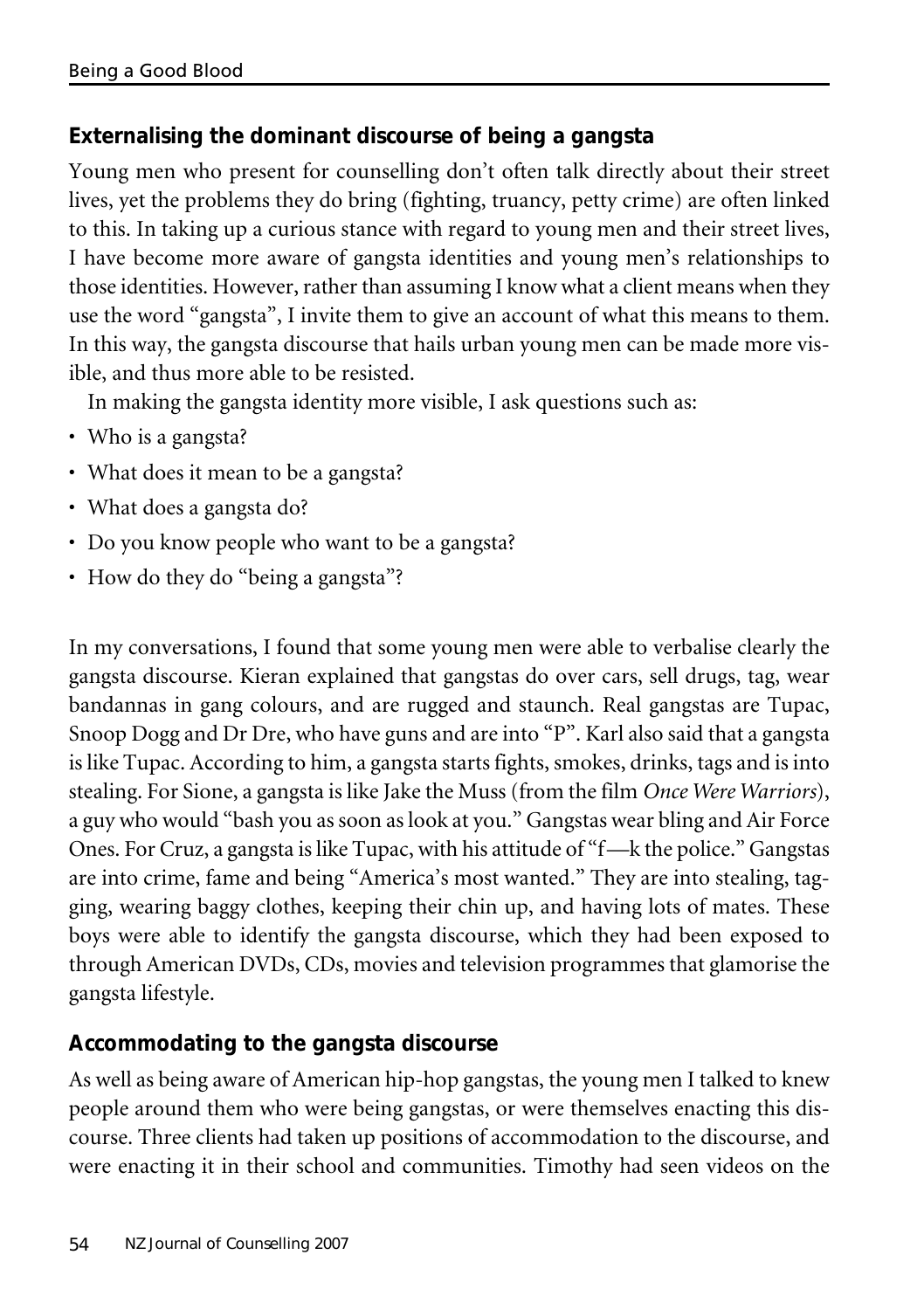Internet of real drive-by shootings in Los Angeles. He liked watching videos such as *Colors*, *Blood In Blood Out* and *Gang Tapes*. He wanted to go to Los Angeles and meet the famous rappers. He was involved in a crew and was in trouble for fighting at school. He spent his time with the crew on the weekends. He had been involved in numerous fights in the community. Kieran also wanted to go to Los Angeles and be in a gang. He was in a crew himself and identified as a Crip. Jason had lived in Los Angeles for a short time and witnessed street fighting and a drive-by shooting. For him this was like "seeing the real world." He strongly identified as a Crip and had recently been caught by police for assault with a weapon. His explanation of his involvement in a crew was that "we're just being boys."

## **Resisting the gangsta discourse**

Although some young men take up a position of accommodation with the gangsta discourse, others challenge this subject position and construct alternative discourses. Resistance happens when there is a gap between the subject position in a discourse and an individual's personal interest (Weedon, 1987). In my work as a counsellor I have been able to open space for the telling of stories of resistance to gangsta discourses. In this way, young men are able to speak for themselves as the author of their own lives (Davies, 1991). In talking with young men about their street lives, I was alert to the possibilities of unique outcomes—moments when they resisted the invitations and when their choices spoke of their desire to live their life differently (White & Epston, 1990). When a unique outcome came to light of one client's choice not to be involved in a gang, I asked more inquiring questions about what led him to take up this position.

## Counter-loyalties

The boys who gave the strongest accounts of resistance often had other loyalties in their lives which competed with the gangsta loyalties. Cruz was asked to join a crew on his street. Both his father and his uncle had been in gangs themselves, as had his aunties. His father, however, did not want Cruz to join a gang as this could lead to him being taken into care. Cruz could identify very clearly his father's attitude towards gangs and this dissuaded him from joining. Cruz also recalled his girlfriend crying when he talked about gangs, and that she didn't want him to get into drugs.

Randall had a family background of gang involvement and identified as a Blood. However, he did have a school friend who actively tried to stop him fighting and put pressure on him to go to school. Randall was aware that this friend wanted him to have a better future. Adam was asked to join a crew when he was walking to the dairy. He said no because he didn't want to get into marijuana. He believes that crews are bad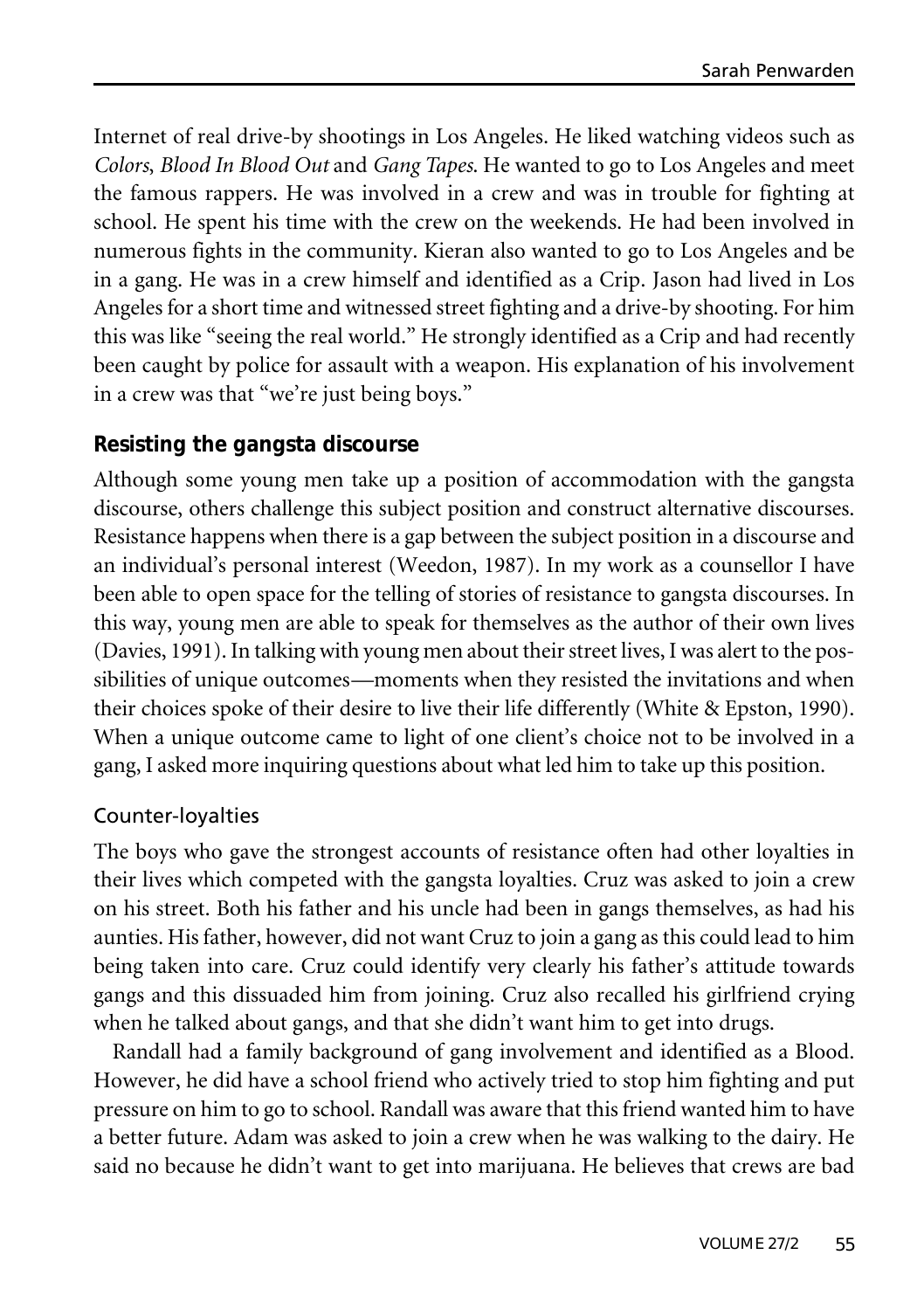and that people in crews want to kill people for no reason. He goes to church and wants to follow God.

One dimension of gang involvement may be that the youth gangs operate as a "proxy family unit" that meets social needs and provides support and protection for its members (Centre for Social Research and Evaluation, 2006, p. 15). From the testimonies of some young men it appears that having strong familial and community ties can strengthen the resolve of young people to resist gang involvement.

#### Looking for gaps in the identity

There is another, more immediate form of resistance, whereby a client has a moment of realisation that the gangsta identity simply does not fit him. If, for a moment, identity is seen metaphorically as a set of clothing which young men are invited to wear, there are times when the clothing is ill-fitting. There may be key moments in the talk when clients notice the gap between what the identity expects of them and who they believe they are as a person. This can lead on to taking up a more intentional position of resistance.

Identities can be very powerful in shaping people's experience of themselves(White, 2001). Persons can live out the identity conclusions they believe about themselves and may not draw upon more varied experiences of identity. Michael White uses what he calls "re-authoring conversations" to look for points of entry into alternative identities people can access. These alternative identities may appear simply as faint traces, full of gaps and not clearly named (White, 2005). Re-authoring conversations around gangsta identity require the counsellor to be alert to gaps where the identity does not fit, and to thin traces of other identity stories that appear in the talk.

Damian was part of a crew in Otara and was into "tagging, raves and drugs." He identified as a Blood. The change for him was when he was asked to become a drug dealer and he realised, "It's just not me," and, "I'm not that kind of person." He was aware of other dealers who had started young and were now addicts, and he did not want this for his life. He now describes himself as a "retired" Blood.

This was a key moment when, for Damian, the identity of drug dealer did not fit him. Damian knew what was involved in being a drug dealer and what could be expected for him in the future (probable addiction), and that this was not what he wanted for his life. Even though there were only thin traces of an alternative identity, one in which he was not the kind of person who deals drugs, this was an entry point for re-authoring conversations around his identity.

Damian also took up a new subject position in the discourse, that of "retired" Blood. I was able to use this description in conversations with another client whose father had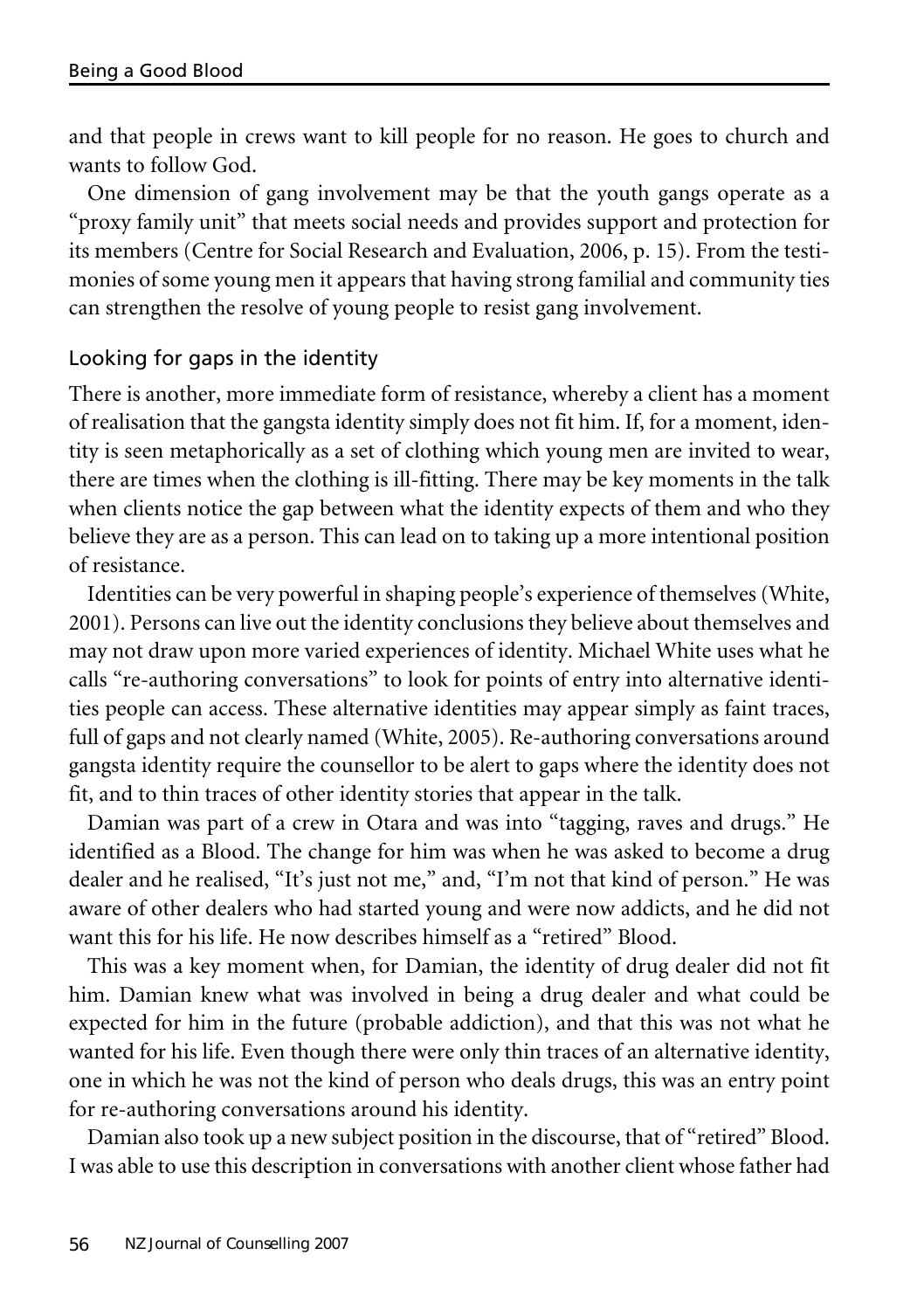retired from a gang but who was still very involved in a gang himself. It led on to questions about the reasons behind retiring, how one does this, how one would know when the right time was, and what life might be like after retiring.

### Multiple identities

As well as there being gaps in identities that can lead towards resistance, there are also times when a person can take up multiple identities. Identities themselves, rather than being fixed and stable, are often shifting, fluid and subject to revision. Identity is "not single-storied but multi-storied" (White, 1996). It is arguably not possible to enact all the requirements of a particular discourse, and people often take up multiple identities (Butler, 1990). No one can be a gangsta all the time, and young men can pick up other identities, which are sometimes in conflict with the gangsta identity. This enacting of multiple identities can lead towards resistance, as young persons realise that they have other identities on offer which may be more appealing.

Regan was on his last warning from police because of a number of assaults he had made. He had a street name and was well known in the area for tagging. Sometimes he had "evil thoughts" about hurting others. He knew the street name had brought him fame among his peers. His girlfriend disliked the fighting and wanted him to give up being in a crew. In conversation we were able to map out the appeal to him of his street name and what kind of life it expected of him. The other identity discourse that he drew on was located in his relationship with his sisters, who saw him as a "sweet, sensitive guy" at home. I was interested in how he was able to draw on both identities. There were many ways in which he was drawn to the identity of being a sweet, sensitive guy, although this was in conflict with his street identity. He was thoughtful about what kind of future he wanted and how this differed from the kind of future the street name imagined for him.

Justin was on curfew by the police after being caught tagging with his cousin. He was threatened with being sent to a boys' home if caught one more time. His cousin was "really gangsta", and by this he meant "trying to please others, doing what others want." Justin didn't want to do that. His mother wanted him to be a church boy and behave well. He wanted to be both a church boy and a gangsta. He was involved in the cultural group at school, went to church and had a street life in the evenings and weekends. We talked about the friends around him who were being gangstas and we scaled how involved in it they were. He did not want to be as much of a gangsta as his cousin, who was into stealing cars and fighting. We discussed what position he wanted to take up with regard to being a gangsta. When I saw him a few months later, he said he had decided not to be in a gang any more.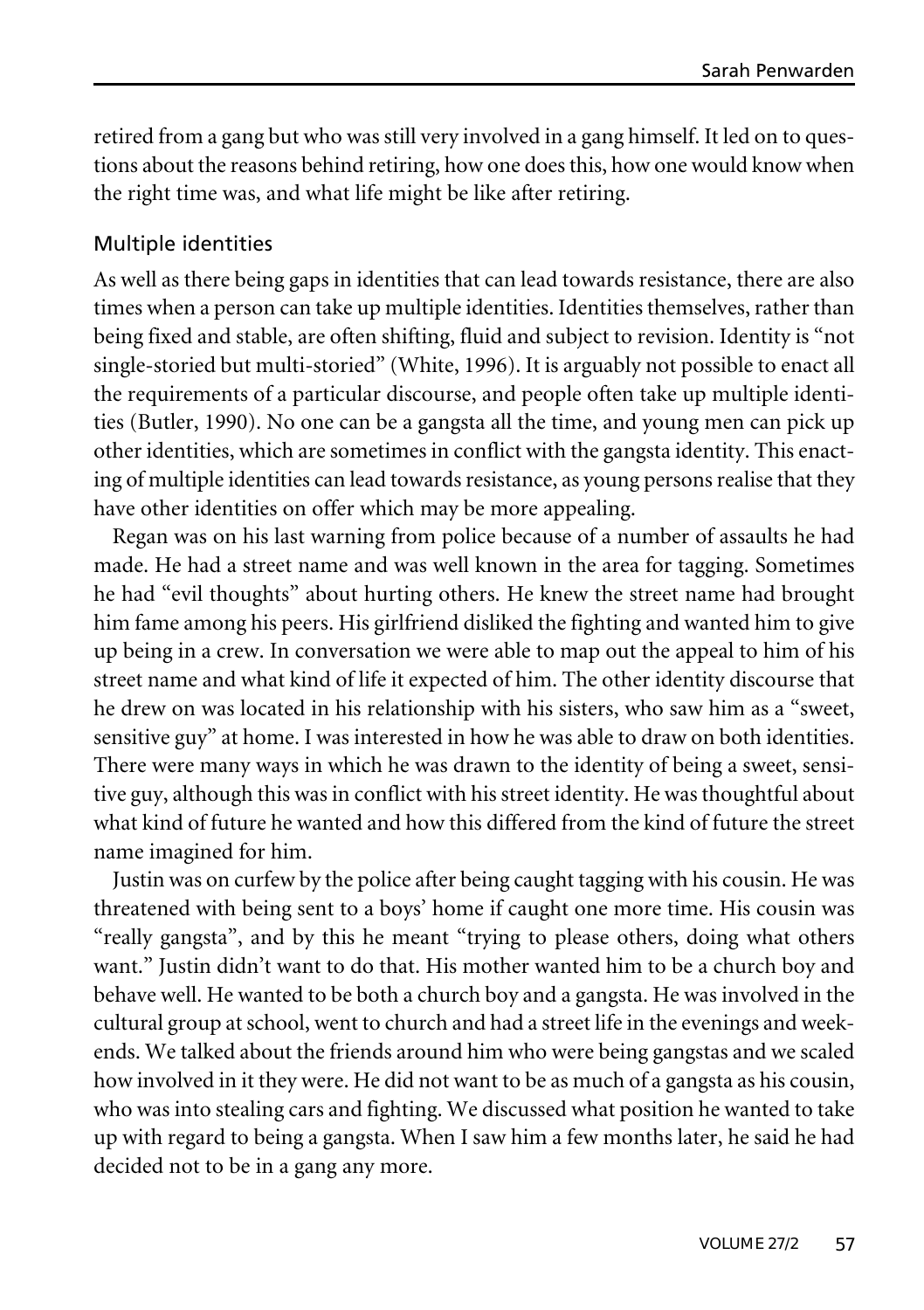## **Working with ambivalence towards gangsta identity**

### Motivational interviewing

In talking with young men who are enacting the gangsta discourse and are ambivalent about change, I have found motivational interviewing a useful strategy. The aim of motivational interviewing is that the client presents the argument for change. The counsellor acts to develop the client's own motivation through tipping the decisional balance away from ambivalence and towards change (Miller & Rollnick, 1992).

One of the main strategies of this modality is the counsellor amplifying the discrepancy in the client's mind between his present behaviour and the broader goals for his life. An awareness of the costs of his present behaviour can often be a trigger for change. Another aspect of this modality is eliciting self-motivational statements from the client about his desire for change. There are four different kinds of motivational statements: problem recognition, expression of concern, intention to change, and optimism for change. It is the counsellor's task to facilitate the client's expression of these statements and support the belief that change is possible (Miller & Rollnick, 1992).

In talking with Micah, who is involved in a crew, I characterised his choices as following the gangsta path or taking up another or several paths. I asked him what kind of future being a gangsta might predict for him. He was aware of the costs of his present behaviour ("I could get killed"), as he had witnessed violence in his town. He saw this as being a "bad" path. When I asked him how he saw it as a bad path when others who were gangstas did not, he replied that he is only a "beginner" gangsta.

In our conversation, I listened for areas of dissonance in Micah's life between the gangsta identity and the other terrain of his life: his values, dreams, hopes and intentions. I inquired about when he was first concerned about being a gangsta. For Micah there was a discrepancy between being a gangsta (which often required truancy) and his desire to get a good education. He was aware of some broader goals for his life, of doing well at school and getting involved in rugby.

With Micah, I mapped out the different loyalties in his life around the gangsta identity. He identified people who wanted him to be a gangsta (his friends, cousins and uncles) and those who did not (his mother). He was finding this pull uncomfortable. I wondered with him how he could strengthen the sense of his mother being an ally.

In wanting to open space for subtle, client-directed change, I explored with Micah his preferences for his life around the gangsta discourse. On a whiteboard I drew a scale, with being "a little bit gangsta" on one end and "fully gangsta" on the other. I invited him to position his friends and family on this scale, and then himself. Micah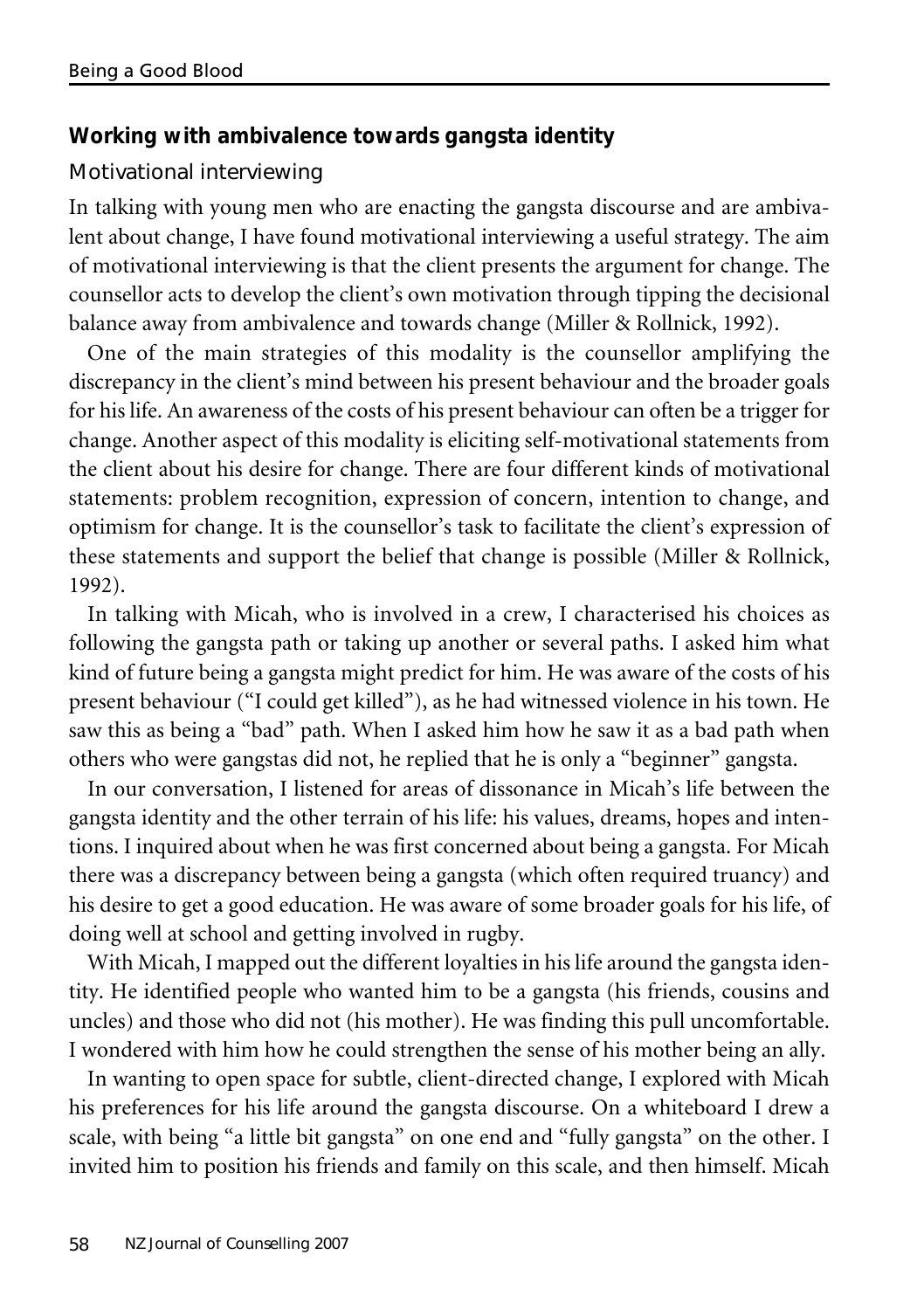decided he wanted to be a little bit gangsta rather than being fully into it. I inquired further about this subject position. For Micah this meant coming to school, not doing gangsta stuff, going straight home after school, doing his homework, etc. I was interested in who might support these important changes. He thought he might be able to talk to his mother about it, and to continue to come to counselling.

In conversations with Micah, I was aware that being a gangsta was something he acted and performed on the streets, rather some something innate. In his own words: "The more I go out, the more I become a gangsta."

Randall strongly identified as being a Blood, and said that his whole family were Bloods. His grandmother was tolerant of his crew involvement as long as he didn't get into too much trouble. When I asked him what kind of future being a Blood predicted for him, he replied, "Fighting, stealing, jail—a bad future."

When we looked at how his friends and family were positioned on the gangsta scale, Randall knew one friend who identified himself as a Blood but didn't fight. Randall called this "being a good Blood." This seemed to be a new subject position and I was interested in how this was enacted. According to Randall, a good Blood doesn't fight, walks away, and ignores trouble. He had seen his friend do this a number of times. I was interested in what change would be required if Randall was to take up being a good Blood. For Randall this meant stopping fighting at school and on the streets, and stopping having a Blood's attitude. He also thought that being a good Blood might mean being humble. I explored with him being humble as an alternative construction of identity, and what this might offer him.

#### Maintaining change

In conversations with young men around gangsta identity, the counsellor can facilitate change talk by inviting clients to consider their position on the gangsta scale and investigating their preferences for their lives. This can lead towards the client proposing significant shifts in position, and subtle but important steps towards change. In terms of making change more effective and lasting, it is important to tap into the client's own motivation for change, and for the client to set realistic goals.

Roman identified as a Crip and did not want to retire, but he did voice a desire "not to do the gangsta stuff any more." His motivation for change was that he didn't want his six-year-old cousin to end up as a "hard-core Crip" by emulating him. Roman wanted to position himself as "a humble Crip", which for him meant "not being ruthless", not getting angry over little things or having grudges against people. Roman came up with some phrases he could use if his mates tried to persuade him to do gangsta stuff, such as "I don't do that stuff any more," and "I'm no longer in the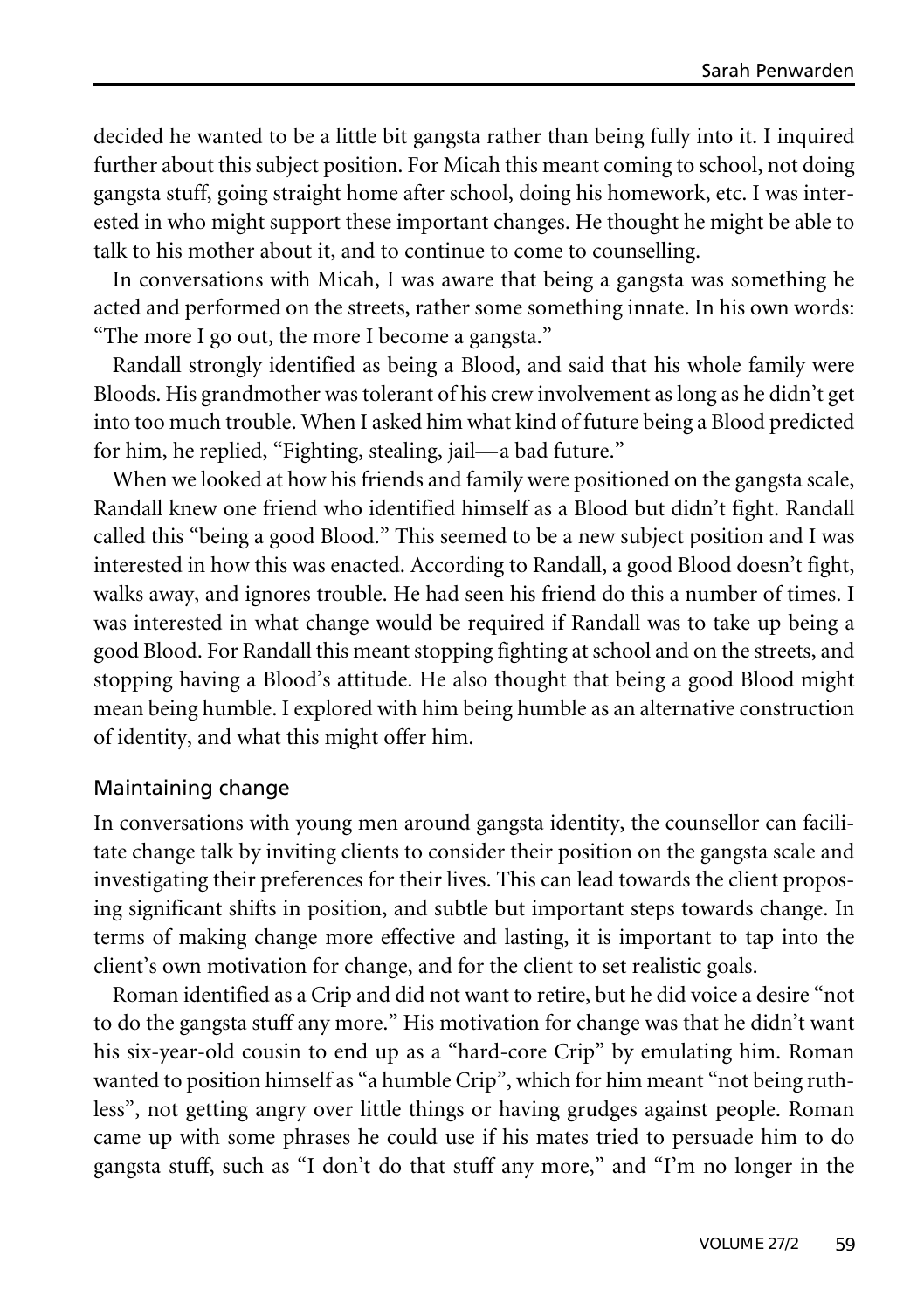game." He also decided to tell two people in his family about his desire to "not do gangsta stuff any more."

## **Conclusion**

In this article I have sought to trouble some of the taken-for-granted ideas of it being natural for young men to start crews, wear colours and fight. I have shown that this is what young men *do* rather than what they *are*. While there are certainly family contexts which support or tolerate crews, young men are still able to engage thoughtfully with their choices in how they live their lives. I have shown that gangsta identity itself is not total; it is a way of being that never fully encompasses a person's lived experience. I have also endeavoured to show that it is contested; that it is something young men struggle with as they weigh up what is important to them and what they hope for their lives.

I have looked at the gangsta identity discourse itself and how it hails young men. I have mapped out a variety of subject positions which young men take up in the light of this: accommodation, resistance, and ambivalence. As well as an outright decision to resist being involved in a crew, there are other young men who are aware of the gaps—where they don't fit with being a gangsta. Some young men are trying to live out conflicting identities at home and on the street. I have also highlighted other subject positions in the gangsta discourse, such as being a "retired" Blood or a "good" Blood, which suggest some measure of shift from fully being a gangsta.

## Broader implications—for society

In examining the broader implications of this research, I am aware of the limited amount of choice for young men who don't fit with the gangsta discourse, yet are not aware of other ways of being. There are few other gender discourses that are so clearly mapped out in their minds. It would be desirable for young men to have a range of identities on offer, not just one that can be potentially damaging to themselves, and their families and communities.

As we have seen, for some young men contexts such as friends, families, sports clubs or churches can provide a sense of belonging, connection and relationship that brings meaning to their lives. As well as this, hip-hop can act as an alternative identity on offer to young men. Young men can take up other positions in the contemporary hip-hop culture which do not replicate gangsta discourses. One client took steps away from being a gangsta, and started his own hip-hop group which became well-known.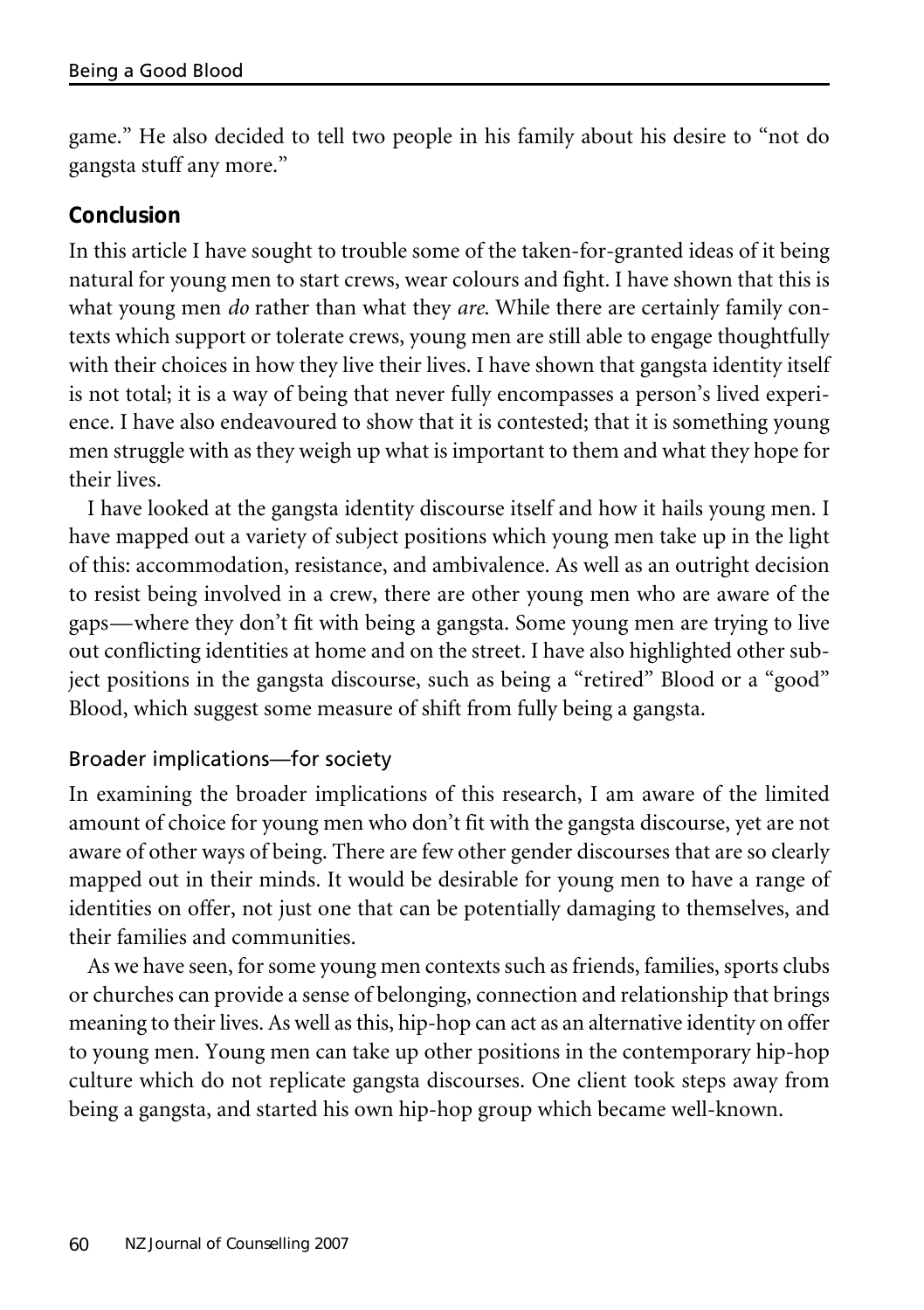#### Broader implications—for counsellors

As a female counsellor, I am aware of some of the established ideas of gender matching between counsellor and client. I have found that it is possible to open space for thoughtful discussion with young men about their lives, but that I do need to be aware of my gender thinking and prejudices. Johnella Bird (2000) talks about the gender blindness that can occur when we as therapists are immersed in prevailing cultural ideas and gender practices.

I am very aware of the language I use in constructing questions around street lives and gangsta identity, so that I do not take up a deterministic view. Rather, I ask questions that reflect my stance of inquiring with them about their lives. I try not to reproduce cultural discourses of young men as liking danger and risk, and being unaware of the effects of their actions on others. As we have seen, the young men in this article were aware of dangers, and did want to make some changes to their lives. The young men that I spoke to about their street lives and gangsta identity had not often spoken to anyone before about it. Some were surprised that a female counsellor was aware of this largely male domain in their lives. Others were open to talking about it, and its implications for home and school, and wanted to set goals around how they would do things differently.

Lastly, in terms of making change more effective, it is important to acknowledge that one-to-one counselling is only part of the picture, and that effective interventions involve engaging with parents, who may be supported through social work or counselling, to draw young men more tightly back into families.

#### Acknowledgement

With thanks to David Crawley and John Winslade for reading the manuscript for me.

#### References

*60 Minutes*. (2005, April 18). *A Maori challenge* [Television broadcast]. Auckland: TV3.

Althusser, L. (1984). *Essays on ideology*. London: Verso.

Bird, J. (2000). *The heart's narrative: Therapy and navigating life's contradictions*. Auckland: Edge Press.

Bordo, S.(1993). *Unbearable weight: Feminism,Western culture, and the body*. Berkeley: University of California Press.

Burr, V. (1995). *An introduction to social constructionism*. London: Routledge.

Butler, J. (1990). *Gender trouble: Feminism and the subversion of identity*. New York: Routledge.